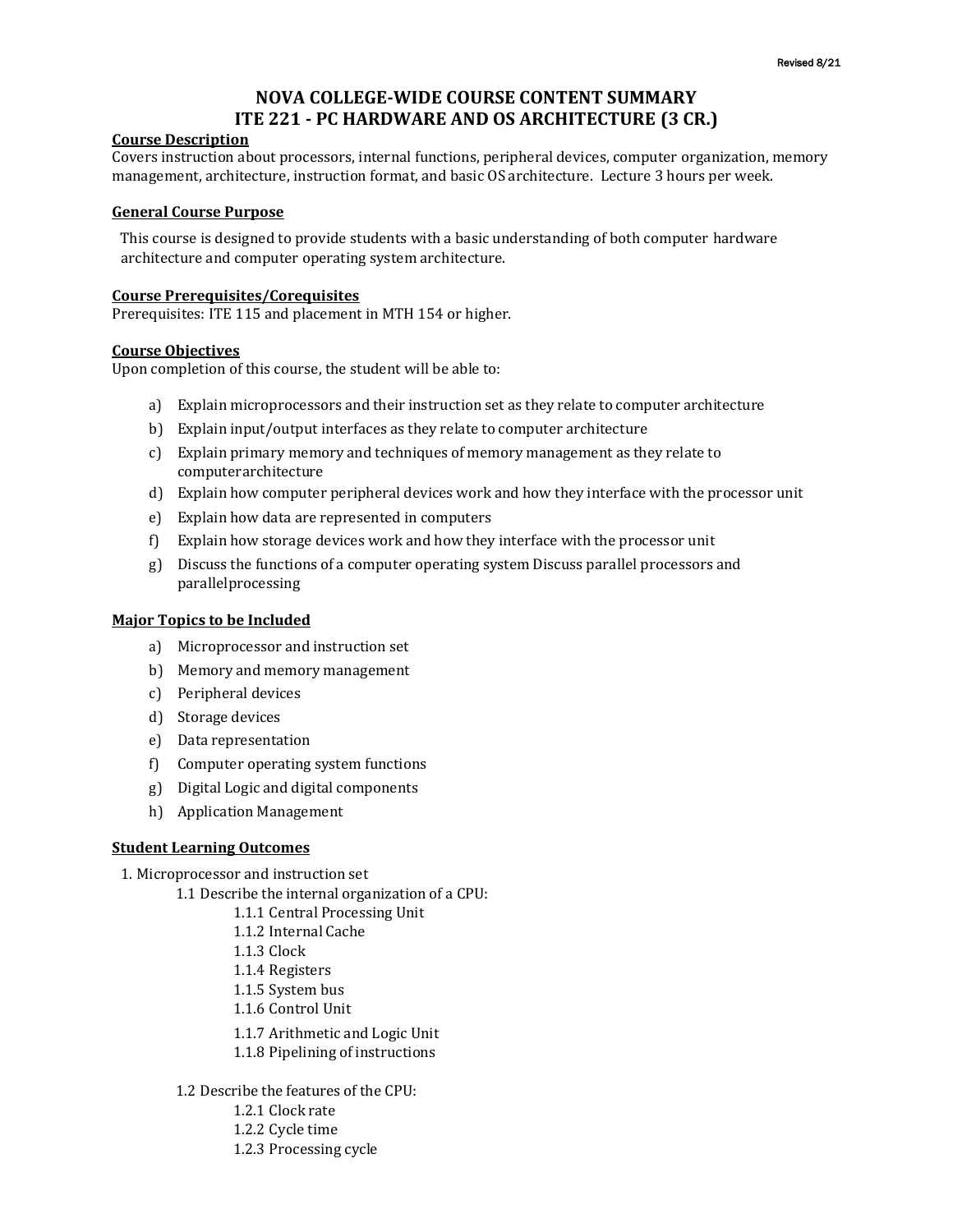1.2.4 Overflow control 1.2.5 Speed 1.2.6 Word length 1.2.7 Instruction set 1.2.7.1 Instruction set 1.2.7.2 RISC

1.2.7.3 CISC

- 1.2.7.4 Future trends for CPUs
- 2.0 Primary Memory

2.1 Describe different types of memory

- 2.1.1 Random Access Memory
- 2.1.2 Direct Access Memory
- 2.1.3 Sequential Access Memory
- 2.1.4 Read Only Memory
- 2.1.4.1 ROM
- 2.1.4.2 PROM
- 2.1.4.3 EPROM

2.2 RAM and ROM architecture

2.3 Describe memory applications

- 2.3.1 Buffer
- 2.3.2 Cache
- 2.3.3 Memory fragmentation
- 3.0 Peripheral devices
- 3.1 Describe various output devices, such as:
	- 3.1.1 Printers

## 3.1.2 Audio output devices

3.2 Describe various input devices, such as:

- 3.2.1 Keyboards
- 3.2.2 Pointing devices
- 3.2.3 Optical input devices)
- 3.2.4 Audio input devices
- 4.0 Secondary Memory Storage devices
- 4.1 Describe the function of several magnetic storage devices such as:
	- 4.1.1 Electromechanical Drives
	- 4.1.2 Magnetic Tape
	- 4.1.3 Optical Discs
	- 4.1.4 SSD Drives and Flash Drives
- 5.0 Data representation
- 5.1 Number representation
	- 5.1.1 Unsigned Integer
	- 5.1.2 Signed Integer (twos complement)
- 5.2 Character representation

#### 5.2.1 Unicode

- 5.2.2 ASCII
- 5.3 Notations

5.3.1 Binary

- 5.3.2 Octal
- 5.3.3 Hexadecimal

6.0 Computer operating system functions

- 6.1 Identify the operating system management functions
- 6.2 Define the operating system layers
- 6.3 Describe resource allocation (single process vs. multiple process)
- 6.4 Explain Interrupt processing and scheduling